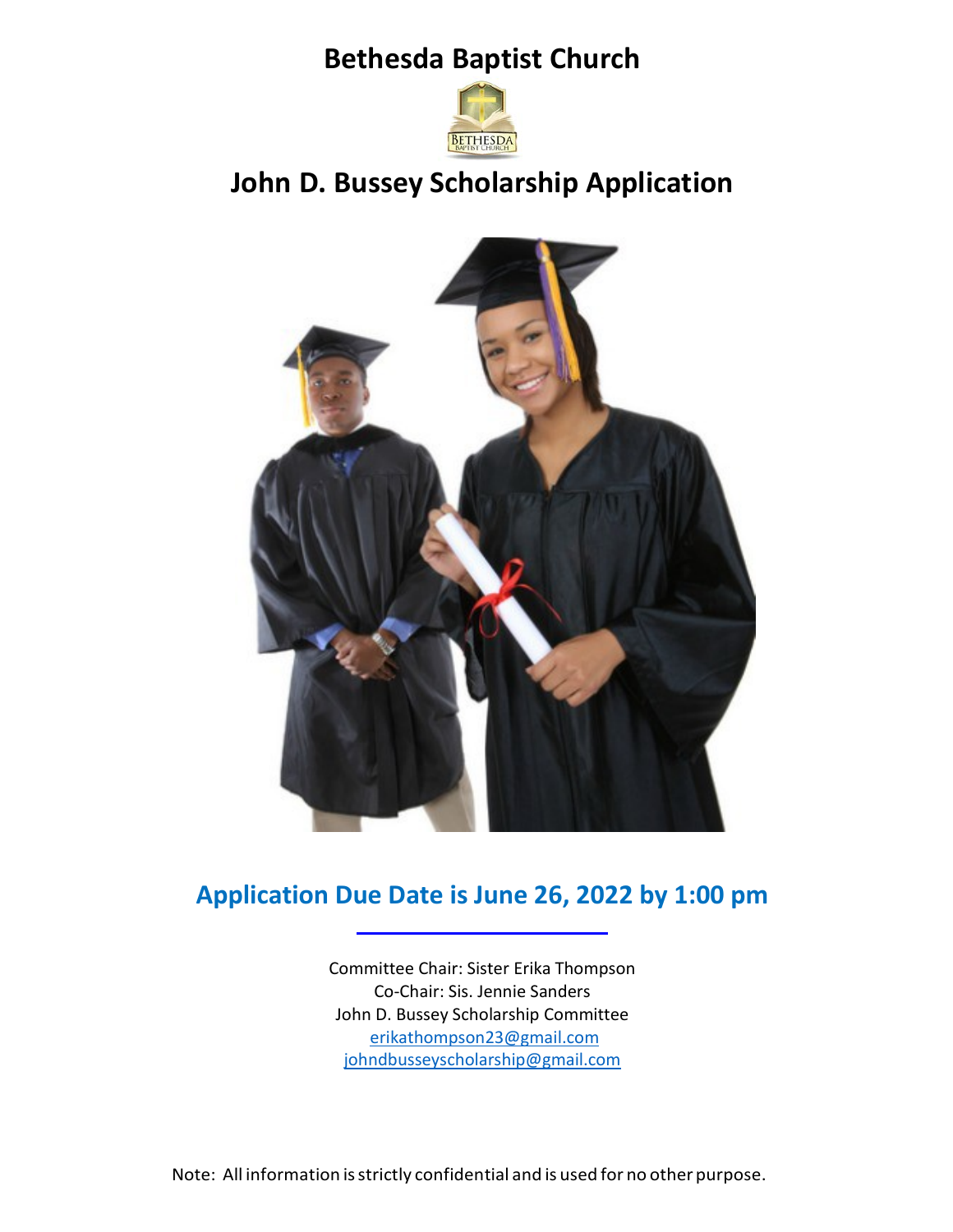# *Criteria for Eligibility*

(Article VI of the John D. Bussey Scholarship Committee Bylaws)

- Section A. The applicant must be a member of Bethesda Baptist Church having been united with the church not less than two consecutive years.
- Section B. The Applicant must demonstrate financial need based on specific financial documentations and specific records of scholastic achievement for merit.
- Section C. The applicant must submit completed scholarship forms, two letters of recommendation and other required documents to the JDB Scholarship Review Committee. One letter of recommendation must come from the leader, sponsor or coordinator of a Bethesda Ministry in which the applicant participates or has participated.
- Section D. The applicant must show proof of enrollment in a college, university, vocational school, or for a post high school education program<sup>1</sup>.
- Section E. The applicant and parent/guardian must be available for interview at the church at a time designated by the scholarship review committee.
- Section F. The committee shall notify the applicant of results.

## **Important Notice to Applicants!!**

(Failure to comply with any of the items listed in the criteria above and the instructions below will result in disqualification of the application.)

- 1. The application deadline is **June 26, 2022 by 1:00pm**. The deadline must be met. There will be no exceptions. Completed application packages may be sent via mail, dropped off in the applicable box at church, or scanned and e-mailed to [johndbusseyscholarship@gmail.com](mailto:johndbusseyscholarship@gmail.com) by the application deadline. If mailing the application, it must be addressed to Bethesda Baptist Church, 1808 Capitol Ave NE, Washington DC 20002; and postmarked no later than June 20<sup>th</sup> (Due to COVID-19 restrictions, mailed applications are due 3 business days before the due date due to ensure all applications are fairly received and reviewed.) Be sure to scan and include all materials in *one* email titled "[Your First and Last Name] - 2022 John D. Bussey Scholarship Application."
- 2. All information on the application must be filled out completely.
- 3. When N/A (not applicable) is used in response to any of the questions, please provide a brief explanation as to why.
- 4. If you cannot make the scheduled interview, you are expected to notify the Chair within 24 hours prior to your appointment. If you do not appropriately cancel and reschedule, the application will be disqualified.
- 5. The application must be signed.

Note: All information isstrictly confidential and is used for no other purpose.

*Applicants, we urge you to ask questions BEFORE you submit your applications.*

<sup>&</sup>lt;sup>1</sup> We understand you may not have this information during the application/interview process; however, you must have it in order to receive your award.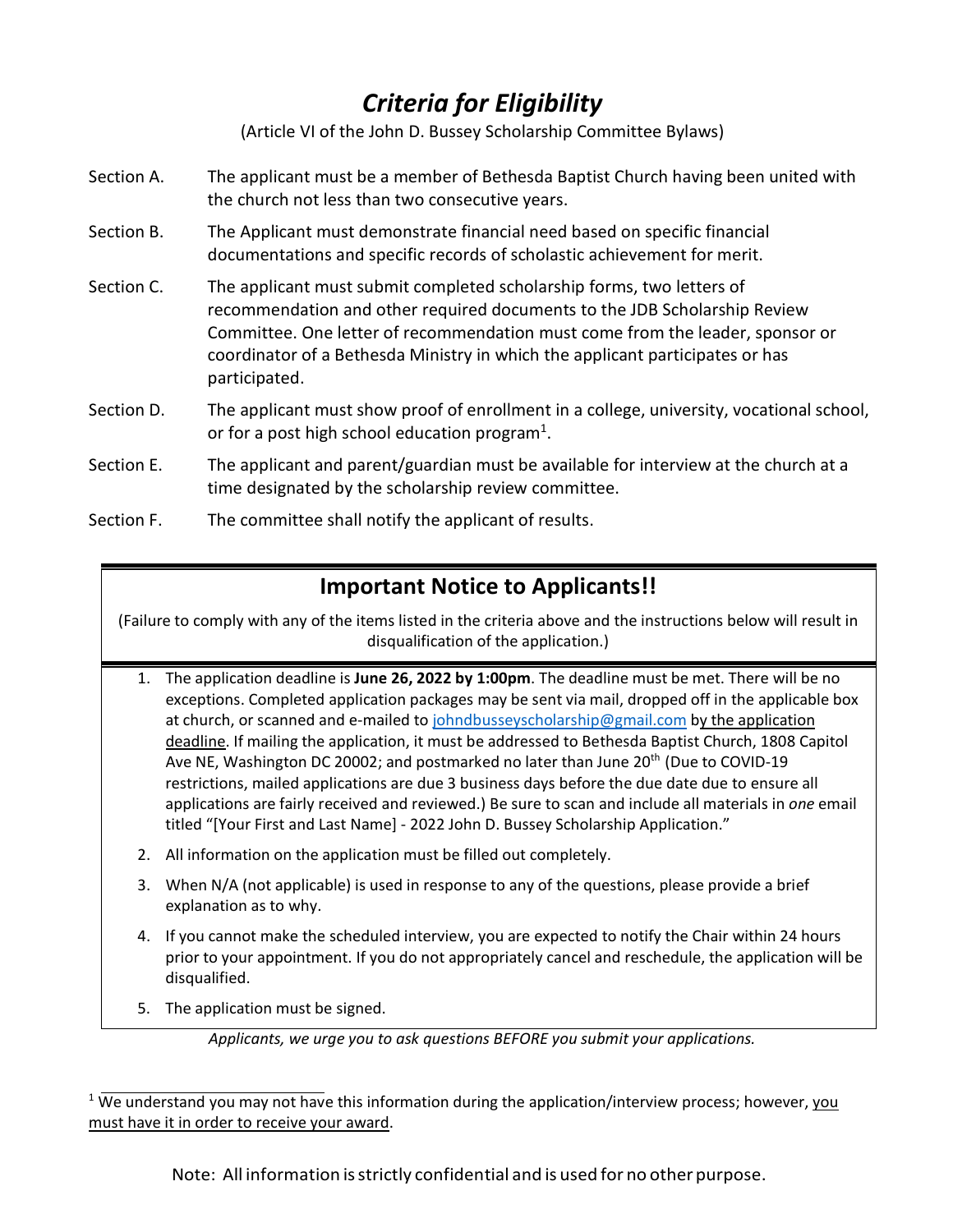|                                                                                                                           |                                                                   |                                    | <b>General Information</b> |                                                                       |                                         |
|---------------------------------------------------------------------------------------------------------------------------|-------------------------------------------------------------------|------------------------------------|----------------------------|-----------------------------------------------------------------------|-----------------------------------------|
| Legal Name                                                                                                                |                                                                   |                                    |                            |                                                                       |                                         |
| <b>Mailing Address</b>                                                                                                    |                                                                   |                                    |                            |                                                                       |                                         |
|                                                                                                                           |                                                                   |                                    |                            |                                                                       |                                         |
| Telephone                                                                                                                 |                                                                   | E-mail                             |                            |                                                                       | <b>Birth</b>                            |
|                                                                                                                           |                                                                   | address                            |                            |                                                                       | Date                                    |
|                                                                                                                           | Are you a member of Bethesda Baptist Church? $\Box$ Yes $\Box$ No |                                    |                            | Number of                                                             |                                         |
|                                                                                                                           |                                                                   |                                    |                            | (To apply, Bethesda membership for two consecutive years is required) | Years                                   |
|                                                                                                                           |                                                                   | Please mark in the appropriate box |                            |                                                                       |                                         |
|                                                                                                                           | First-time applicant<br>Returning applicant                       |                                    |                            |                                                                       |                                         |
| Academic Information                                                                                                      |                                                                   |                                    |                            |                                                                       |                                         |
|                                                                                                                           |                                                                   |                                    |                            | (Your most recent transcript/grades MUST accompany your application)  |                                         |
| Name and address of High School<br>Year graduated / will                                                                  |                                                                   |                                    |                            |                                                                       |                                         |
|                                                                                                                           |                                                                   |                                    | graduate<br>$\frac{1}{2}$  |                                                                       |                                         |
| List higher education institution(s) you have attended                                                                    |                                                                   |                                    |                            |                                                                       |                                         |
| Hours achieved                                                                                                            |                                                                   |                                    |                            |                                                                       |                                         |
| Degree received                                                                                                           |                                                                   |                                    |                            |                                                                       |                                         |
| Name and address of higher education institution where you have been accepted to attend 2022-2023<br>Fall [<br>Spring [ ] |                                                                   |                                    |                            |                                                                       |                                         |
| Do you plan to attend<br>full time?                                                                                       |                                                                   | Degree Expected                    | Field of study             | Year of study (class<br>level)                                        | Cumulative grade point<br>average (GPA) |
| $\Box$ Yes $\Box$ No                                                                                                      |                                                                   |                                    |                            |                                                                       |                                         |
|                                                                                                                           |                                                                   |                                    |                            |                                                                       |                                         |
|                                                                                                                           |                                                                   |                                    |                            |                                                                       |                                         |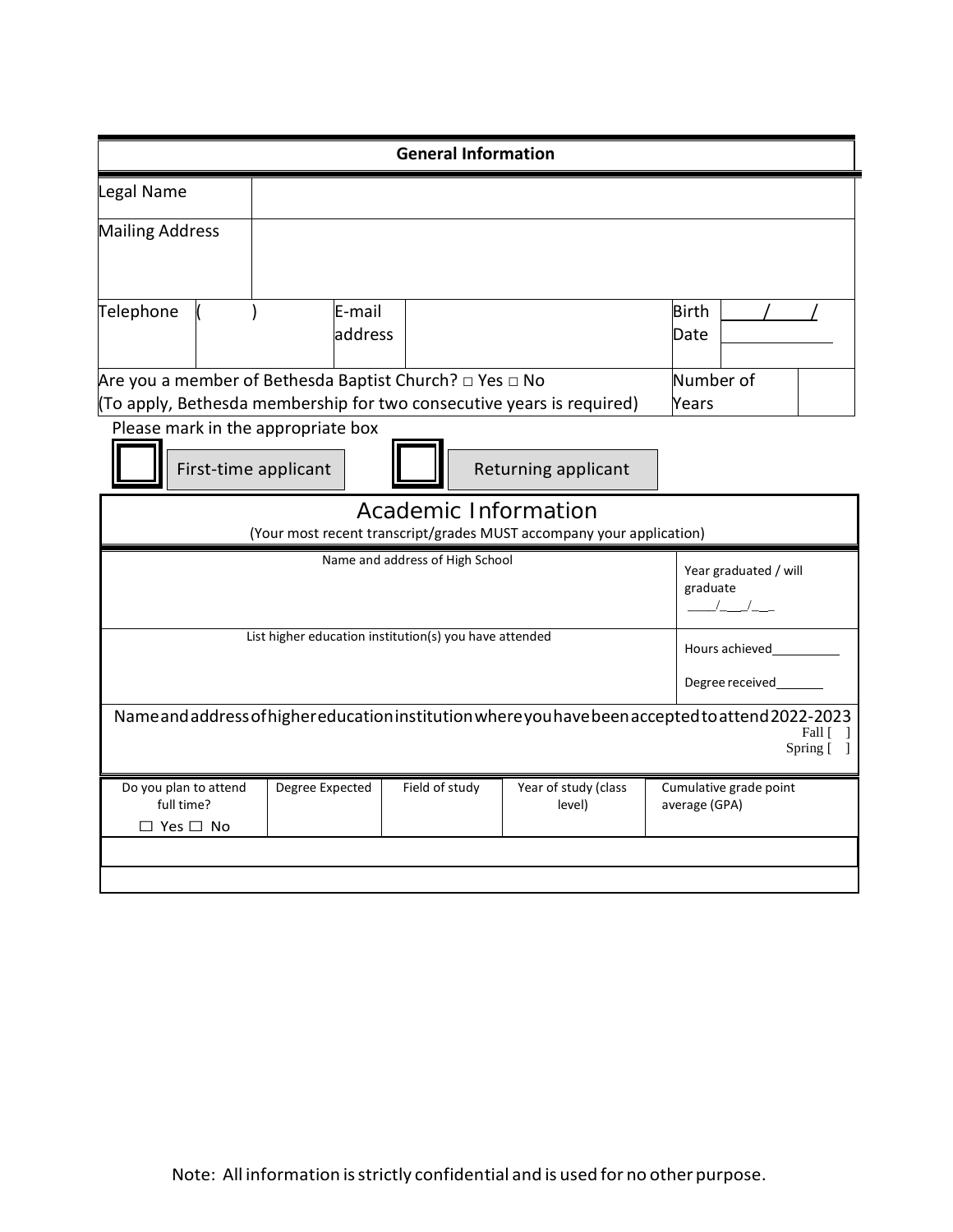| <b>Financial Information</b>                                                                                    |                                                         |                         |              |
|-----------------------------------------------------------------------------------------------------------------|---------------------------------------------------------|-------------------------|--------------|
| Mother / Legal Guardian's Name                                                                                  | Father / Legal Guardian's Name                          |                         |              |
| Mother / Legal Guardian's Address                                                                               | Father / Legal Guardian's Address                       |                         |              |
| (1) Anticipated Annual Academic Expenses                                                                        |                                                         | (2) Education Resources |              |
| (What will total cost be?)                                                                                      | (How much do you have or expect?)                       |                         |              |
|                                                                                                                 | Parent(s) / Legal Guardian(s)                           |                         |              |
|                                                                                                                 | Loans (specify type) \$                                 |                         |              |
|                                                                                                                 | Grants (specify type) \$                                |                         |              |
|                                                                                                                 | Other sources of financing                              |                         |              |
| Total Annual Funding Required \$                                                                                |                                                         |                         |              |
| (3) How much funding do you still need?                                                                         | Do you work?                                            | If yes, type of         | Annual       |
| (What do you need?)                                                                                             | Yes $\square$                                           | work                    | Income<br>\$ |
| Place the net amount here that represents the Annual<br>Academic Expenses (1) less your Education Resources (2) | No<br>П                                                 |                         |              |
| \$                                                                                                              | How much will you contribute<br>towards your education? |                         | \$           |
|                                                                                                                 | <b>Total Resources</b>                                  |                         | \$           |
|                                                                                                                 | (Education Resources plus Work)                         |                         |              |

| <b>Work Experience</b> |                     |           |                       |  |
|------------------------|---------------------|-----------|-----------------------|--|
| Year                   | Place of Employment | Job Title | Explanation of duties |  |
|                        |                     |           |                       |  |
|                        |                     |           |                       |  |
|                        |                     |           |                       |  |
|                        |                     |           |                       |  |
|                        |                     |           |                       |  |
|                        |                     |           |                       |  |
|                        |                     |           |                       |  |
|                        |                     |           |                       |  |
|                        |                     |           |                       |  |
|                        |                     |           |                       |  |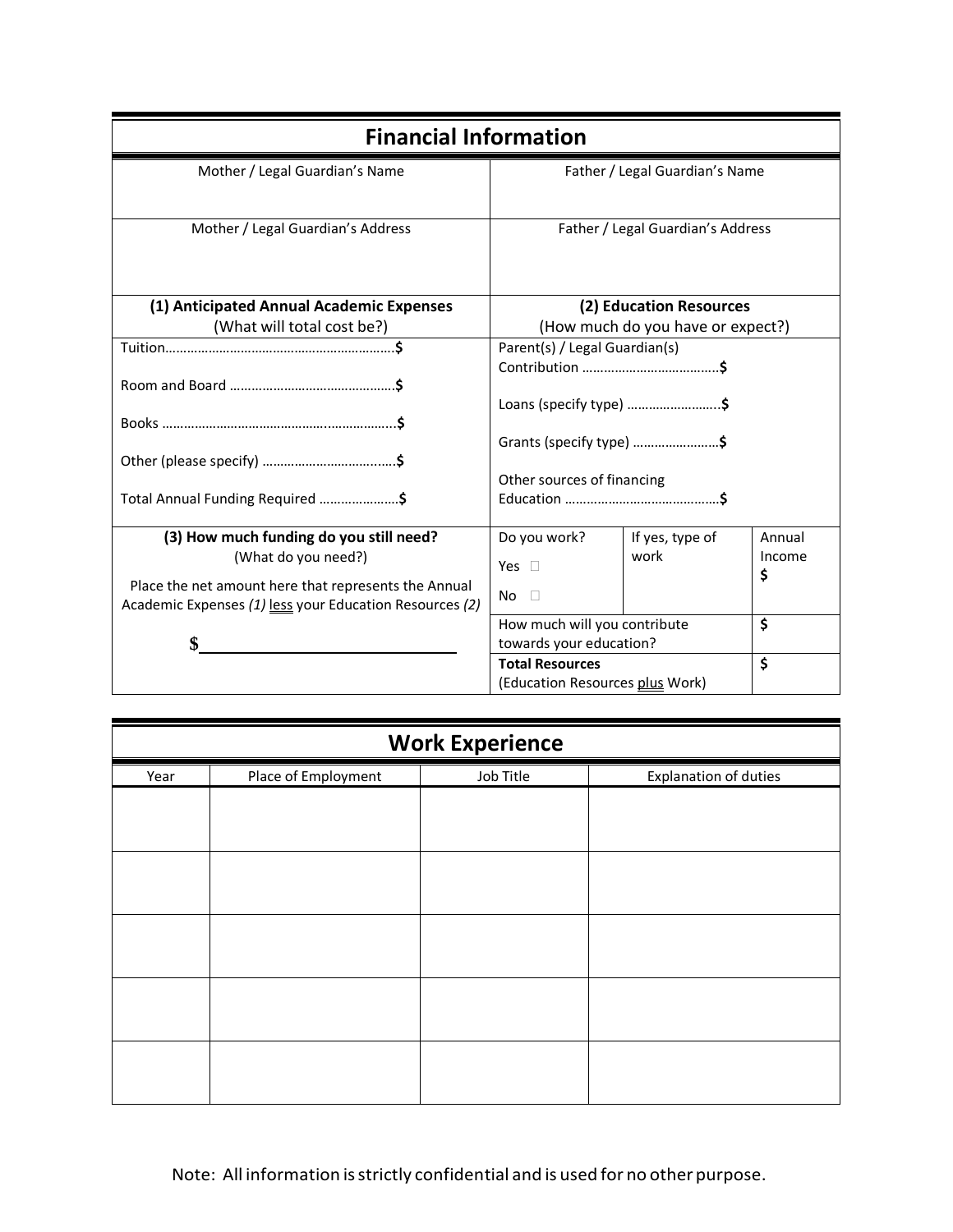| <b>Extracurricular and Volunteer Activities</b><br>(church, school, community, etc.) |                  |                                                           |  |
|--------------------------------------------------------------------------------------|------------------|-----------------------------------------------------------|--|
| Year                                                                                 | Type of Activity | Please note any special positions or recognition received |  |
|                                                                                      |                  |                                                           |  |
|                                                                                      |                  |                                                           |  |
|                                                                                      |                  |                                                           |  |
|                                                                                      |                  |                                                           |  |
|                                                                                      |                  |                                                           |  |
|                                                                                      |                  |                                                           |  |
|                                                                                      |                  |                                                           |  |
|                                                                                      |                  |                                                           |  |
|                                                                                      |                  |                                                           |  |
|                                                                                      |                  |                                                           |  |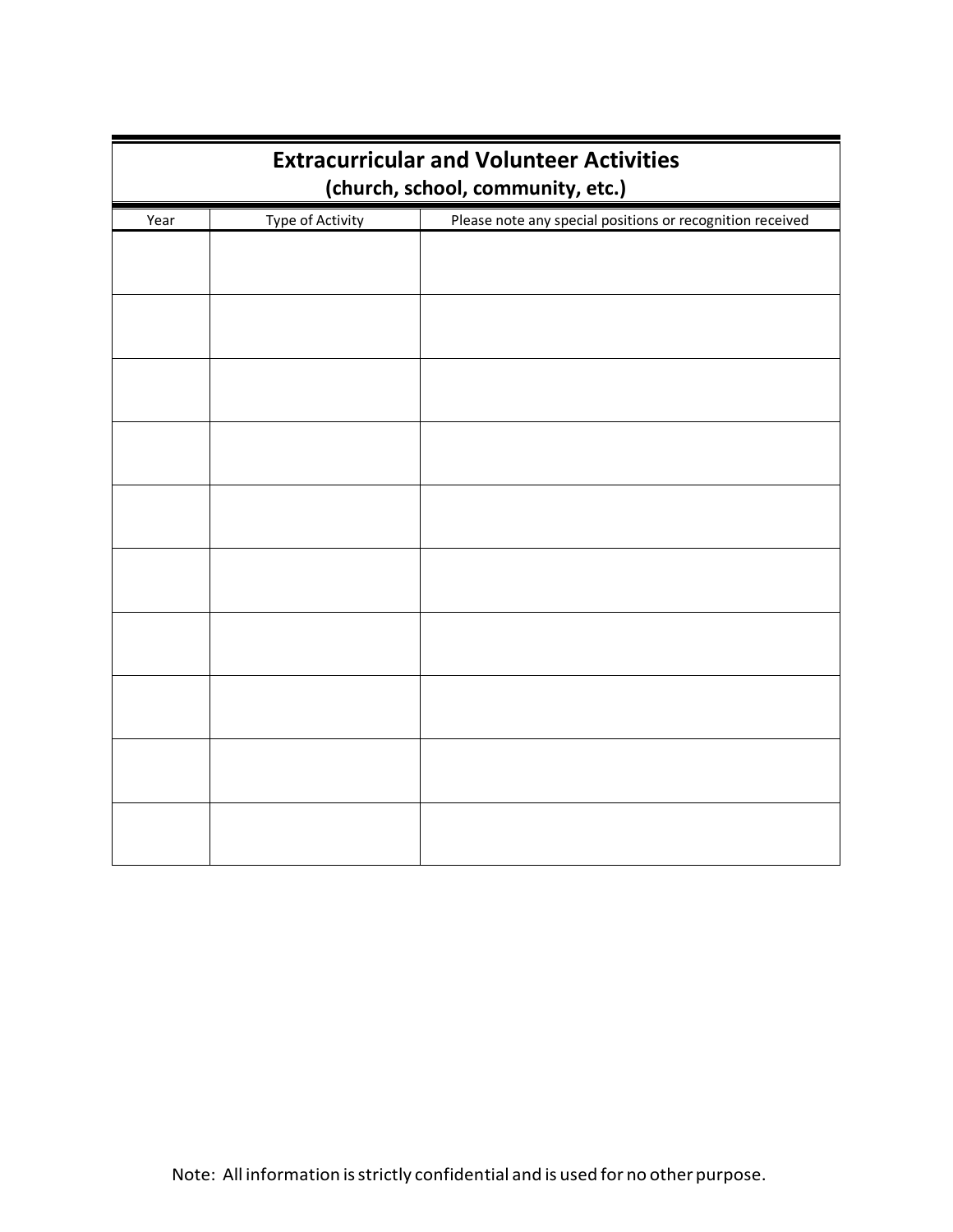| <b>Special Professional or Scholastic Honors</b> |               |                                                 |  |
|--------------------------------------------------|---------------|-------------------------------------------------|--|
| Year                                             | Type of Honor | Brief description of what you did to receive it |  |
|                                                  |               |                                                 |  |
|                                                  |               |                                                 |  |
|                                                  |               |                                                 |  |
|                                                  |               |                                                 |  |
|                                                  |               |                                                 |  |
|                                                  |               |                                                 |  |
|                                                  |               |                                                 |  |
|                                                  |               |                                                 |  |
|                                                  |               |                                                 |  |
|                                                  |               |                                                 |  |
|                                                  |               |                                                 |  |
|                                                  |               |                                                 |  |
|                                                  |               |                                                 |  |
|                                                  |               |                                                 |  |
|                                                  |               |                                                 |  |
|                                                  |               |                                                 |  |
|                                                  |               |                                                 |  |
|                                                  |               |                                                 |  |
|                                                  |               |                                                 |  |
|                                                  |               |                                                 |  |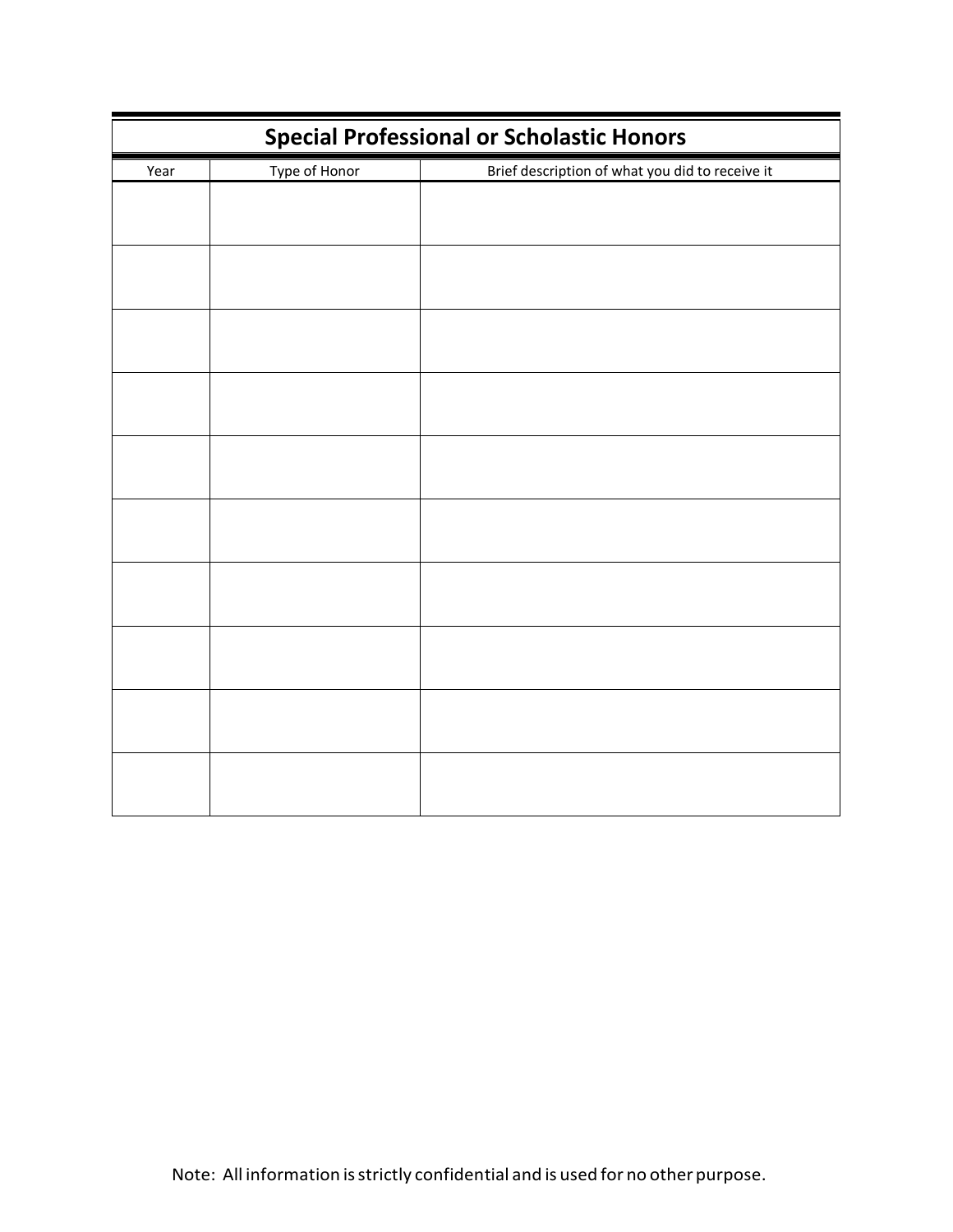As churches have reopened, in-person attendance has unfortunately decreased. What are some ways the church can encourage people to attend in-person? What are your thoughts on physical presence at church and how can you use your witness to encourage people to attend?

**Essay**

**The essay must be at least two pages in length, typed, double spaced and in 12-point font. Take this essay seriously! Plagiarism, failure to attribute factual statements and padding will detract from your overall scholarship application and award amount.**

Your signature indicates that all of the information included in this application istrue and accurate.

(Parent/guardians signature required if applicant is under 21 years of age)

Date **Date Applicant's Signature Applicant's Signature** 

Date **Date Parent/Guardian Signature**